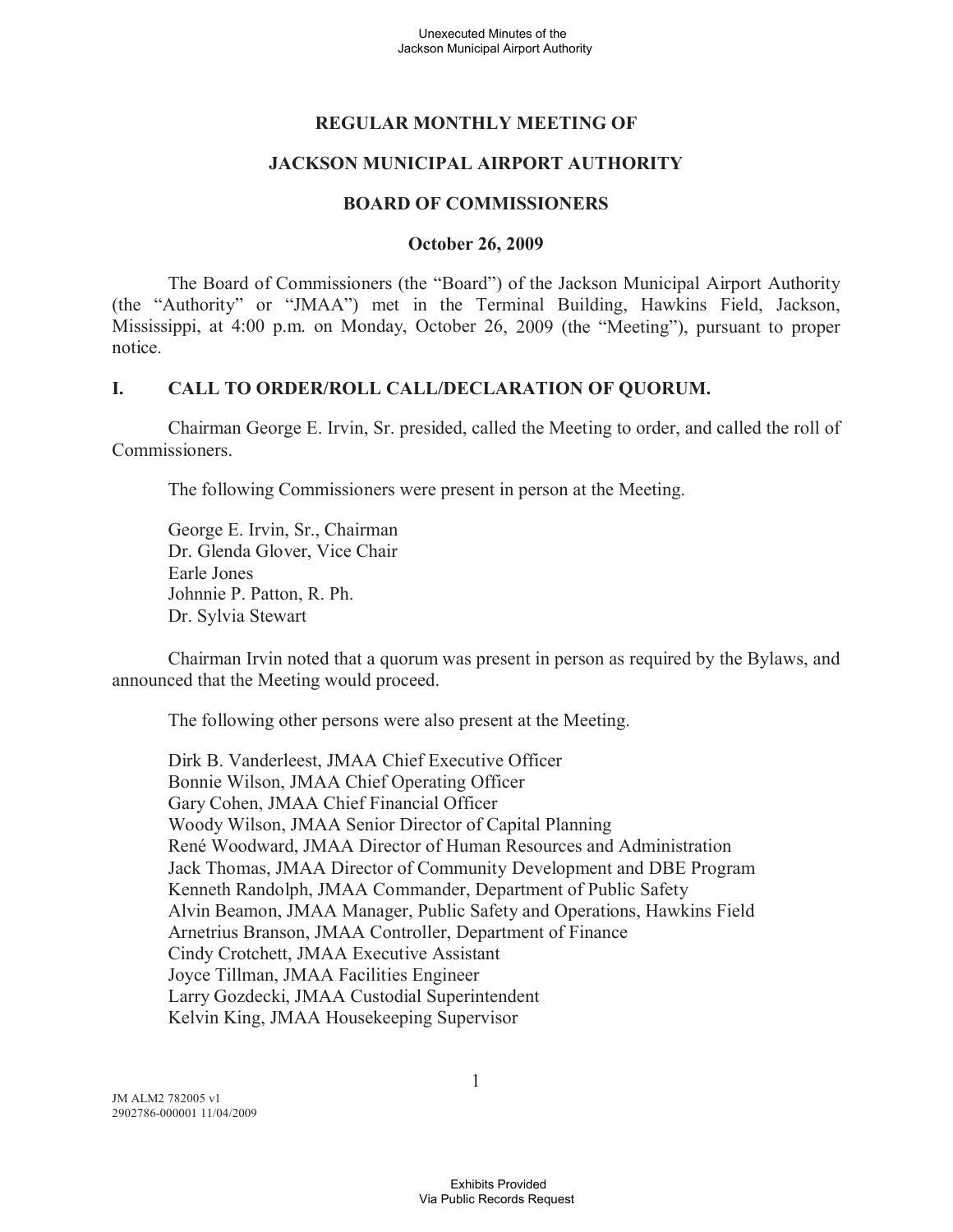Rick Phillips, JMAA Operations Coordinator Calvert Sanders, JMAA Grounds Maintenance Technician Jack Weldy, JMAA Properties Manager Chuck Lott, Neel-Schaffer, Inc. Alan Moore, Baker Donelson Bearman Caldwell & Berkowitz Jeff Wagner, Baker Donelson Bearman Caldwell & Berkowitz

# **II. APPROVAL AND EXECUTION OF MINUTES.**

- **A. Work Session of the Board of Commissioners, September 24, 2009.**
- **B. Open Session and Executive Session of the Special Meeting of the Board of Commissioners, September 24, 2009.**
- **C. Planning and Economic Development Committee Meeting, September 28, 2009.**
- **D. Regular Monthly Meeting of the Board of Commissioners, September 28, 2009.**

After discussion, upon motion duly made by Commissioner Stewart, seconded by Commissioner Glover, and unanimously approved by the affirmative votes of all Commissioners present, the above minutes were approved as presented and directed to be filed in the appropriate minute book and records of the Authority.

# **III. PUBLIC COMMENTS.**

None.

# **IV. REPORTS.**

# **A. Chief Executive Officer.**

- 1. Airport Project Manager Summary, Ending September 30, 2009.
- 2. Airport Activity Statistics Report, Ending September 30, 2009.

Mr. Vanderleest directed the Board's attention to the Airport Project Manager Summary and the Airport Activity Statistics Report as found in the packet distributed to the Board prior to the Meeting (the "Packet"), and discussed these reports with the Board. A copy of the Packet is attached as an exhibit to the minutes of the Meeting.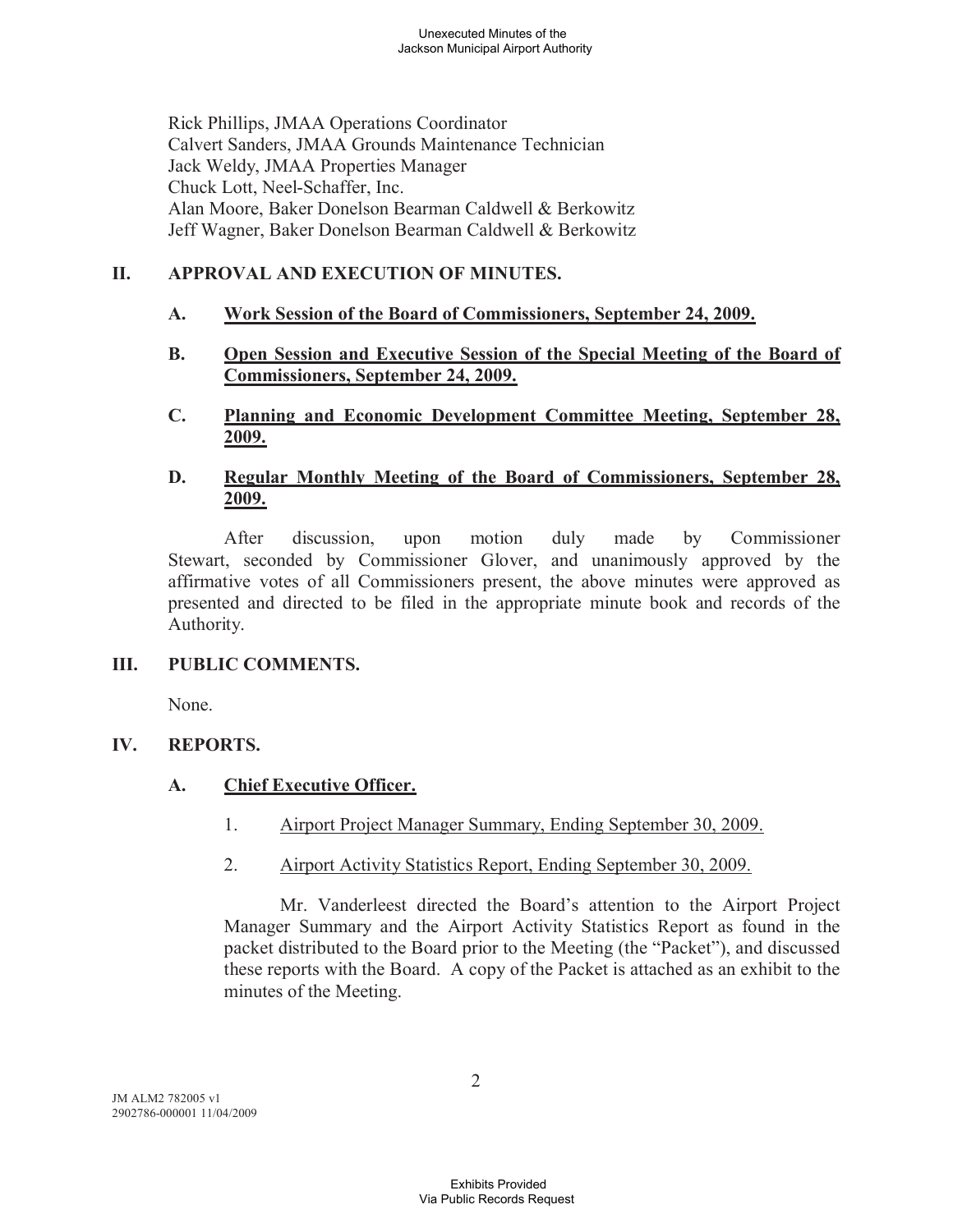- 3. Employee Recognitions.
	- a. Employee of the Month.
		- (1) Kelvin King, Housekeeper Supervisor, Department of Maintenance.

Mr. Vanderleest recognized and commended Mr. King for being named Employee of the Month for October 2009.

- b. Professional Development.
	- (1) Calvert Sanders, Grounds Maintenance Technician, Department of Maintenance.
		- (a) Achievement of Excellence (150 ATSI tests) from AAAE Airport Training & Safety Institute.

Mr. Vanderleest recognized and commended Mr. Sanders for receiving an Achievement of Excellence (150 ATSI tests) from AAAE Airport Training & Safety Institute.

- (2) René Woodward, Director of Human Resources and Administration.
	- (a) Achievement of Excellence (150 ATSI tests) from AAAE Airport Training & Safety Institute.

Mr. Vanderleest recognized and commended Ms. Woodward for receiving an Achievement of Excellence (150 ATSI tests) from AAAE Airport Training & Safety Institute.

- c. Extraordinary Service Recognition.
	- (1) Rick Phillips, Operations Coordinator, Department of Operations.
		- (a) Hawkins Field Airshow Provided extraordinary leadership and coordination prior to and during the Hawkins Field Airshow without losing sight of his primary mission of providing for the safe operation of the airfield.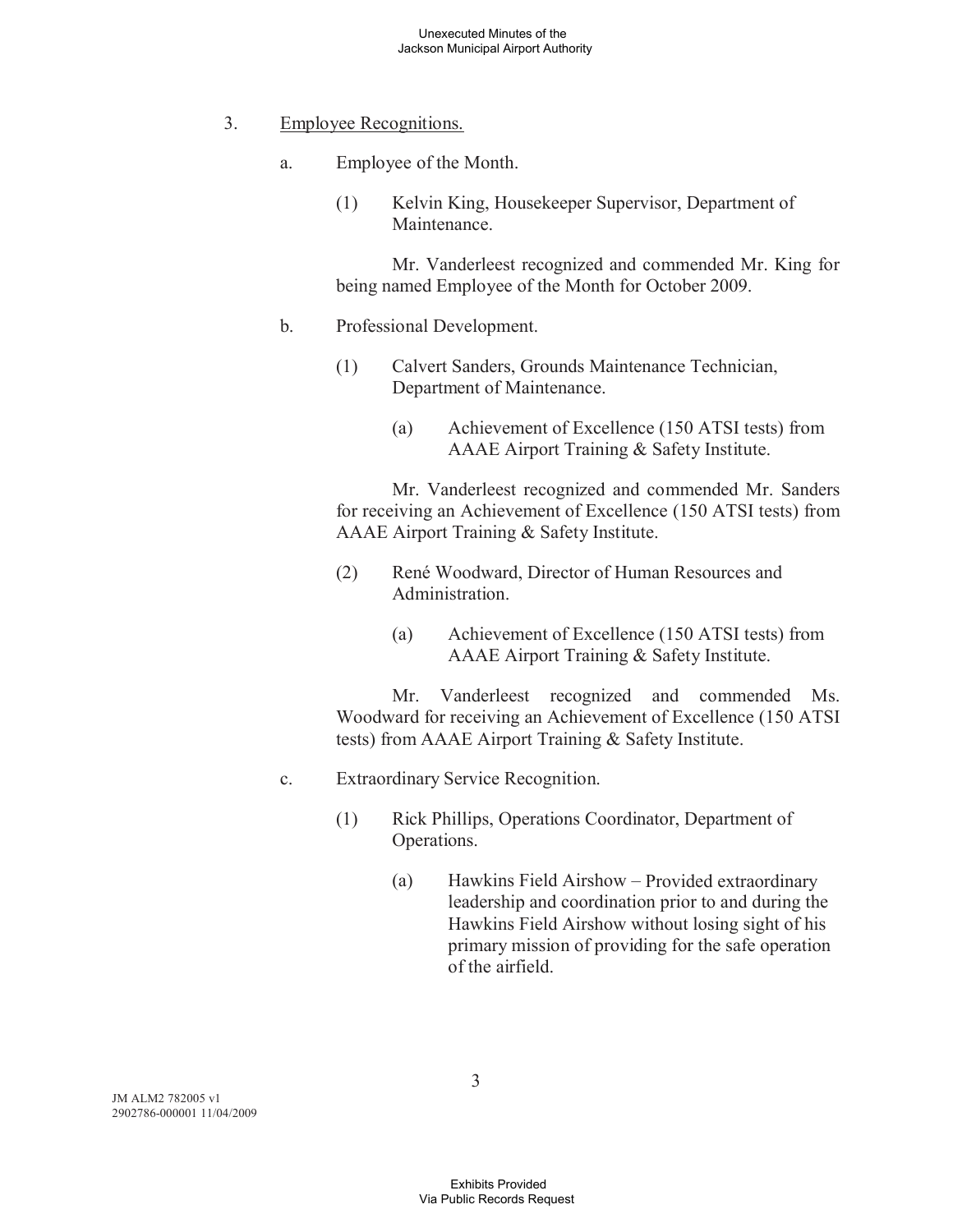Mr. Vanderleest recognized and commended Mr. Phillips for his extraordinary leadership and coordination during the recent Hawkins Field Airshow.

#### **B. Attorney.**

Mr. Moore said that he had nothing to report at this time.

#### **V. ACTION ITEMS.**

#### **A. Financial Matters.**

- 1. Financial Reports for September 2009.
	- a. Balance Sheet: Accept.
	- b. Income Statement: Accept.
	- c. Claims Docket for September 2009: Approve.

Mr. Vanderleest directed the Board's attention to the Financial Reports for September 2009 and the Claims Docket for September 2009, which were included in the Packet.

After discussion, upon motion duly made by Commissioner Glover, seconded by Commissioner Stewart, and unanimously approved by the affirmative votes of all Commissioners present, the Board adopted the following resolution.

### **RESOLUTION ACCEPTING FINANCIAL REPORTS FOR SEPTEMBER 2009 AND APPROVING AND AUTHORIZING PAYMENT OF CLAIMS DOCKET FOR SEPTEMBER 2009**

**WHEREAS**, the Board of Commissioners (the "Board") of the Jackson Municipal Airport Authority (the "Authority") has reviewed and considered (i) certain financial statements for the Authority for the month and period ending September 30, 2009 (the "Financial Reports"), and (ii) the Claims Docket of the Authority for the month of September 2009 (the "Claims"), both the Financial Reports and the Claims being (i) included in the packet distributed to the Board prior to the October 26, 2009, Regular Monthly Meeting of the Board, and (ii) incorporated herein by reference;

**NOW, THEREFORE, BE IT RESOLVED**, the Board hereby (i) accepts the Financial Reports and (ii) approves and authorizes payment of the Claims in the total amount of \$1,677,137.14.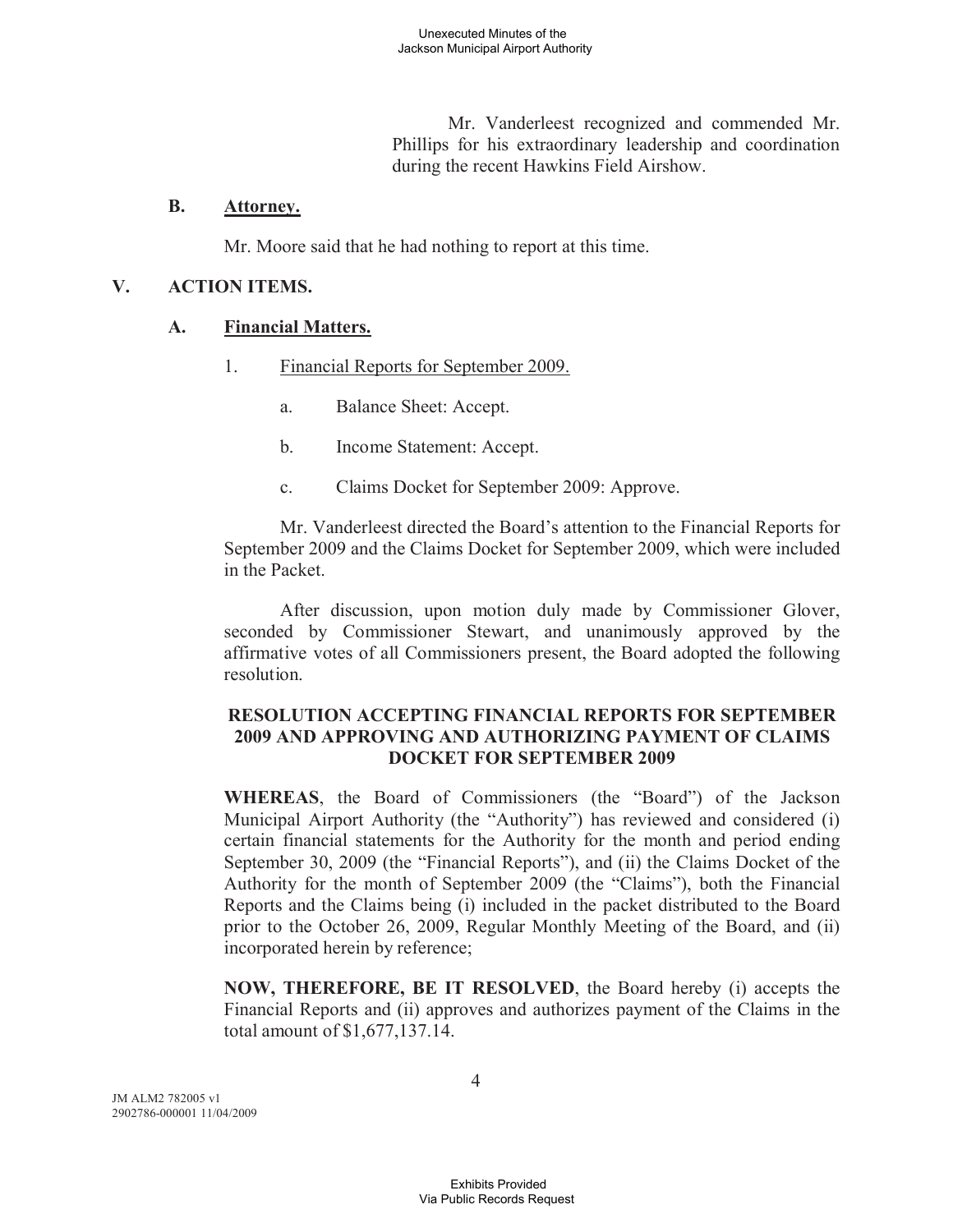#### **B. Service Agreements.**

- 1. Pest Control Services, JEIA and HKS: Authorize Publication of Request for Proposals.
- 2. JMAA Contract No. 346, Radio System Maintenance Agreement, JMAA: Approve Extension.
- 3. JMAA Contract No. 007-08-355, Hawkins Field Master Plan: Authorize Amendment to Agreement.

Mr. Vanderleest directed the Board's attention to the memoranda in the Packet which described these matters, and discussed these matters with the Board.

After discussion, upon motion duly made by Commissioner Stewart, seconded by Commissioner Patton, and unanimously approved by the affirmative votes of all Commissioners present, the Board adopted the following resolution.

# **RESOLUTION APPROVING AND AUTHORIZING CERTAIN ACTIONS WITH RESPECT TO CERTAIN SERVICE AGREEMENTS**

**WHEREAS**, the staff of the Jackson Municipal Airport Authority (the "Authority") has recommended that the Board of Commissioners (the "Board") of the Authority approve and authorize certain actions with respect to certain service agreements, all as more particular described in certain memoranda (i) included in the packet distributed to the Board prior to the October 26, 2009, Regular Monthly Meeting of the Board, and (ii) incorporated herein by reference (separately, each a "Memorandum;" collectively, the "Memoranda"); and

**WHEREAS**, the Board has reviewed the Memoranda and considered the recommendations therein by the staff of the Authority;

**NOW, THEREFORE, BE IT RESOLVED**, the Board hereby determines that it would be in the best interests of and in furtherance of the duties and responsibilities of the Authority to, and the Board hereby does, take the following action:

JM ALM2 782005 v1 2902786-000001 11/04/2009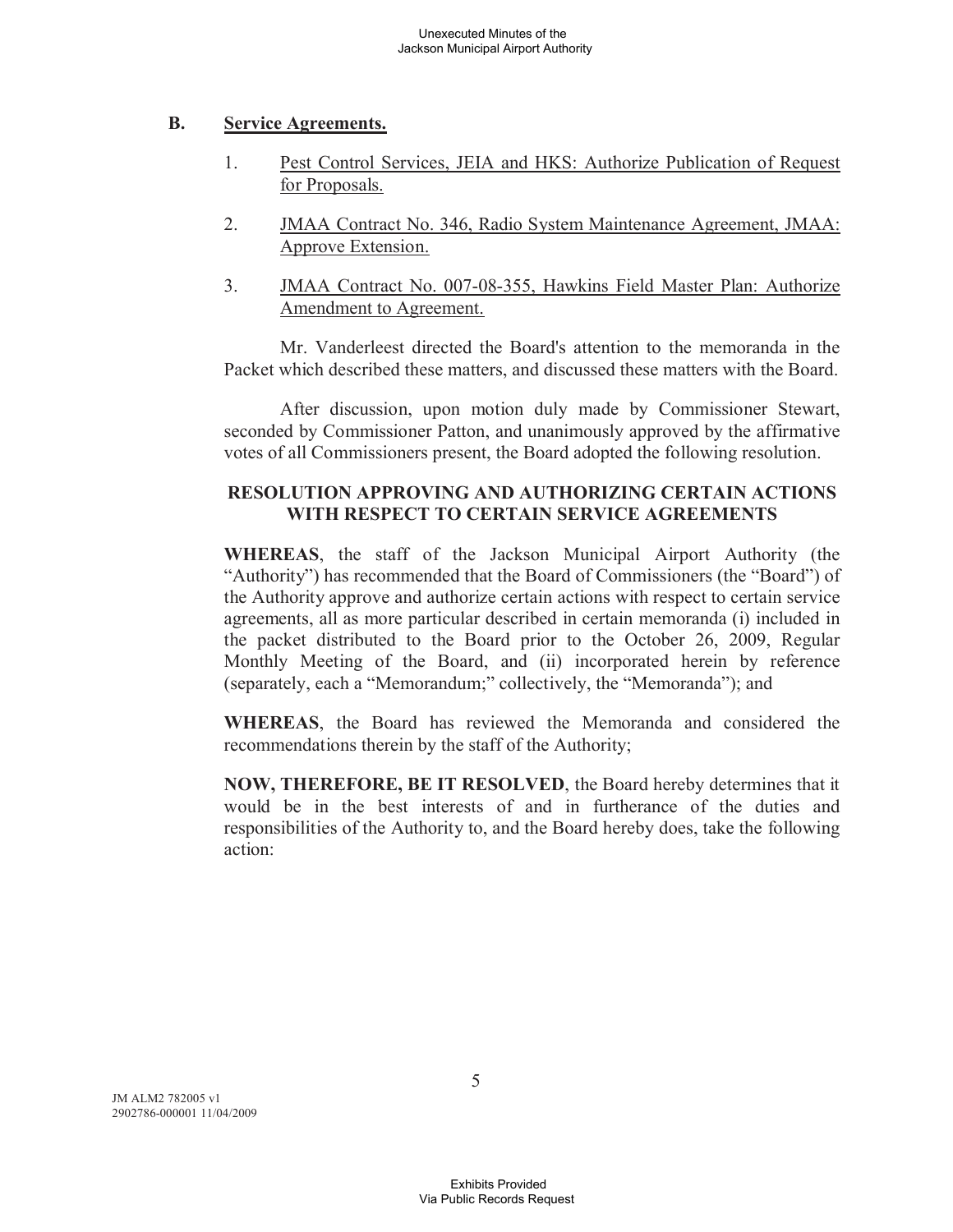- 1. The Board hereby approves and authorizes publication of a request for proposals to provide pest control services under separate contracts at Jackson-Evers International Airport and Hawkins Field, as more particular described in the Memorandum dated October 20, 2009.
- 2. The Board hereby approves and authorizes execution and accomplishment of a one (1) year extension of the existing service agreement with Harris Corporation to provide maintenance, repair and support for the Authority's 700/800 MHz radio system (the "Extension"), said Extension to be in such form and to contain such terms and conditions consistent with the Memorandum dated October 13, 2009, which describes this matter, as may be deemed appropriate by the Chief Executive Officer of the Authority, as evidenced by his execution thereof.
- 3. The Board approves and authorizes negotiation and execution of an amendment (the "Amendment") to that certain Agreement for Professional Consulting Services with Barge, Waggoner, Sumner & Cannon, Inc., the consultant preparing the Master Plan for Hawkins Field, to expand the number of stakeholders included in the planning process, said Amendment to be in such form and to contain such terms and conditions consistent with the Memorandum dated October 13, 2009, which describes this matter, as may be deemed appropriate by the Chief Executive Officer of the Authority, as evidenced by his execution thereof.

# **C. Construction Projects.**

- 1. JMAA Project No. 001-09, Refurbishment of FAA Building, JEIA: Award Contract.
- 2. JMAA Contract No. 013-08-362, Hawkins Field Drainage Improvements – Phase 2: Approve Change Order.

Mr. Vanderleest directed the Board's attention to the memoranda in the Packet which described these matters, and discussed these matters with the Board.

After discussion, upon motion duly made by Commissioner Jones, seconded by Commissioner Stewart, and unanimously approved by the affirmative votes of all Commissioners present, the Board adopted the following resolution.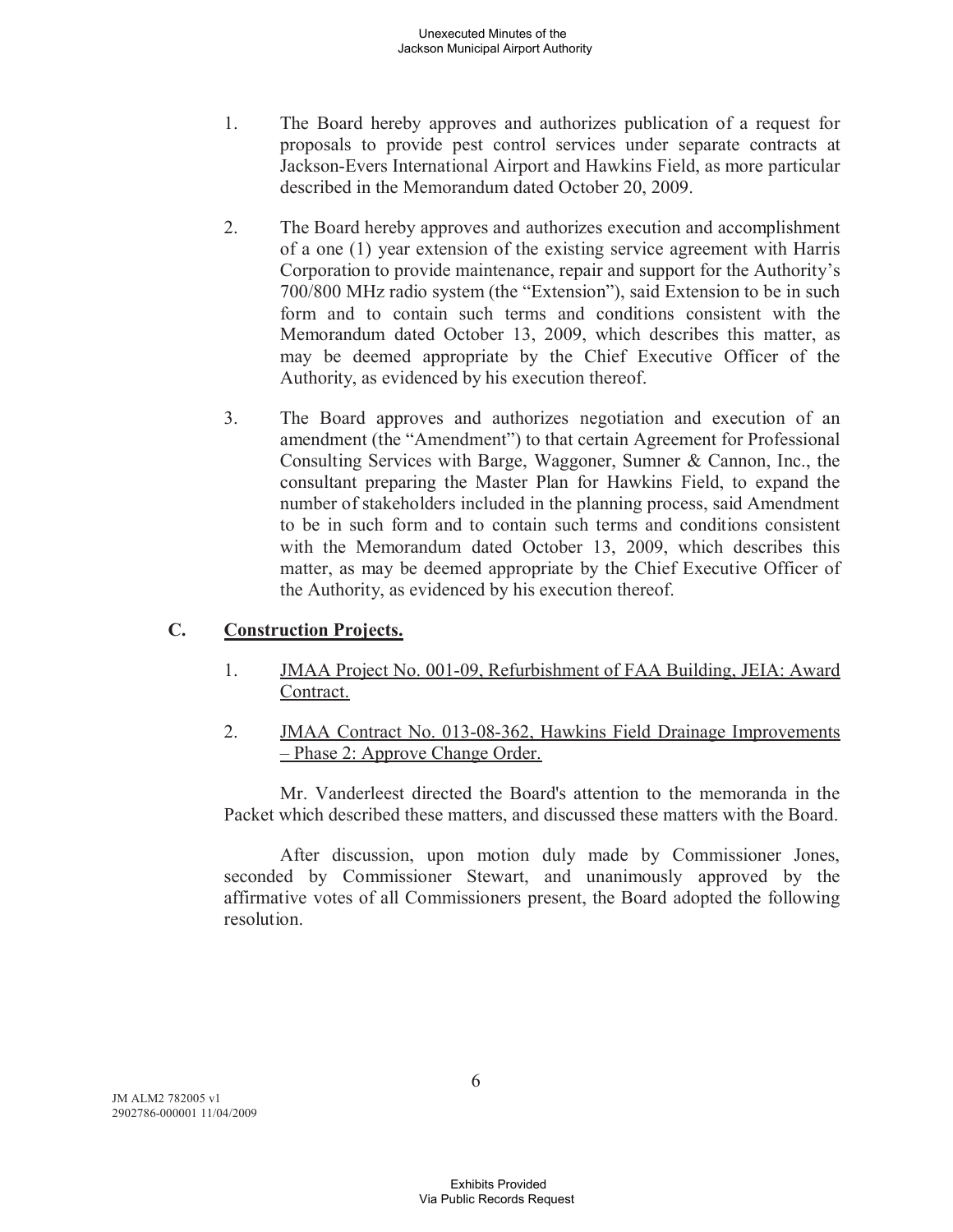### **RESOLUTION APPROVING AND AUTHORIZING CERTAIN ACTIONS WITH RESPECT TO CERTAIN CONSTRUCTION PROJECTS**

**WHEREAS**, the staff of the Jackson Municipal Airport Authority (the "Authority") has recommended that the Board of Commissioners of the Authority (the "Board") approve and authorize certain actions with respect to certain construction projects identified below, all as more particularly described in certain memoranda (i) included in the packet distributed to the Board prior to the October 26, 2009, Regular Monthly Meeting of the Board, and (ii) incorporated herein by reference (separately, each a "Memorandum;" collectively, the "Memoranda"); and

**WHEREAS**, the Board has reviewed the Memoranda and considered the recommendations therein by the staff of the Authority;

**NOW, THEREFORE, BE IT RESOLVED**, the Board hereby determines that it would be in the best interests of and in furtherance of the duties and responsibilities of the Authority to, and the Board hereby does, take the following action:

- 1. The Board hereby (i) determines that the lowest and best bid for JMAA Project No. 001-09, Refurbishment of the FAA Building at Jackson-Evers International Airport (the "Project"), was submitted by Lyon Construction Co., Inc. ("Lyon"), as more particular described in the Memorandum dated October 13, 2009; (ii) awards the contract for the Project to Lyon; and (iii) authorizes and directs the staff of the Authority to negotiate and execute an appropriate agreement with Lyon to accomplish the Project (the "Agreement"), said Agreement to be in such form and to contain such terms and conditions consistent with the Project and said bid submitted by Lyon, as may be deemed appropriate by the Chief Executive Officer of the Authority, as evidenced by his execution thereof.
- 2. The Board approves and authorizes execution and accomplishment of Change Order No. 1 to Contract No. 013-08-362 with Utility Constructors, Inc. for services in connection with Hawkins Field Drainage Improvements – Phase 2, as more particularly described in the Memorandum dated October 12, 2009.

#### **D. Procurements.**

No discussion or action was taken at the Meeting regarding procurements.